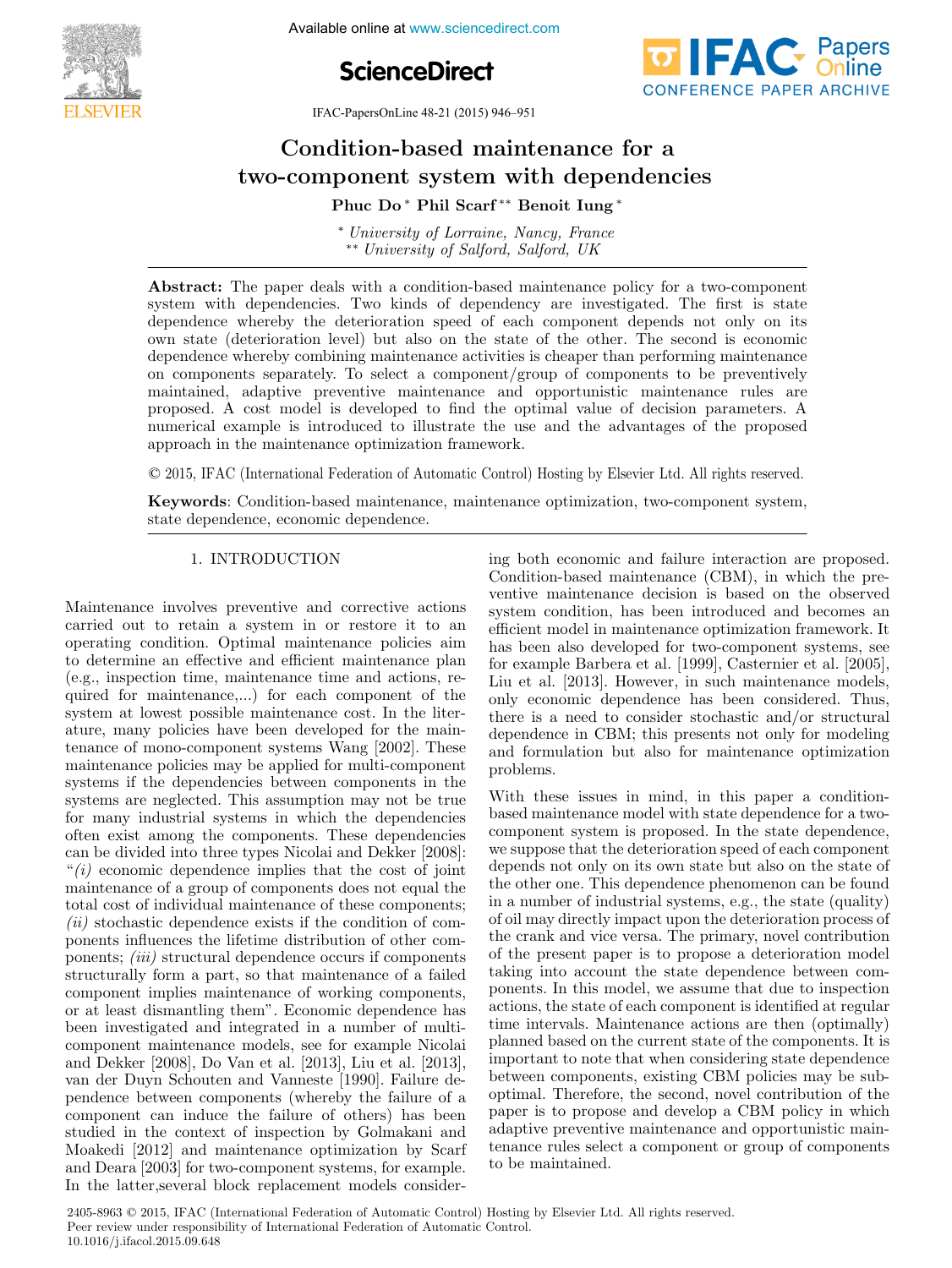The paper is organized as follows. Section 2 describes the system, the assumptions associated with inspection, maintenance operations and costs, and the deterioration model. Section 3 describes the proposed maintenance policy and the optimization process. To illustrate the use and the advantages of the proposed maintenance policy, an numerical example is considered in Section 4. The results therein include a sensitivity analysis. Finally, the last Section presents the conclusions drawn from this work.

# 2. SYSTEM MODELING AND ASSUMPTION

Consider a system consisting of two dependent components that are connected in series. When one or both components fail the system fails. It is assumed that a failure of a component is instantaneously revealed by the self-announcing mechanism. Each component  $i$  is subject to a continuous accumulation of wear in time which is assumed to be described by a scalar random variable  $X_t^i$ . The deterioration speed of a component depends not only its own characteristics but also on the state (deterioration level) of the other. Component  $i$  is failed if its deterioration level reaches a level  $L^i$ , namely the failure threshold. When a component is not operating for whatever reason, its deterioration level remains unchanged during the stoppage period if no maintenance is carried out.

It is assumed that continuous monitoring is impossible (e.g. monitoring equipment is not integrated in the system for whatever reason). Therefore, inspections are discrete. For maintenance activities, it is assumed also that both corrective and preventive maintenance are possible for each component. Note, by our definition, an inspection is not a maintenance activity.

### 2.1 Degradation modelling

Between two consecutive maintenance activities, it is assumed that the deterioration level of component  $i$   $(i = 1, 2)$ at time  $t + 1$  can be expressed as follows:

$$
X_{t+1}^i = X_t^i + f(X_t^j) + \Delta X^i,
$$
\n(1)

for  $j = 1, 2$  and  $j \neq i$  and where

•  $\Delta X^i$  indicates the random increment in the deterioration level of component i during one time unit when the component is isolated from the system. It is assumed that  $\Delta X^i$  follows a Gamma probability density (pdf) with shape parameter  $\alpha^{i}$  and scale parameter  $\bar{\beta}^i$  :

$$
f_{\alpha^i,\beta^i}(x) = \frac{1}{\Gamma(\alpha^i)} (\beta^i)^{\alpha^i} x^{\alpha^i - 1} e^{-\beta^i x} \mathcal{I}_{\{x \ge 0\}},
$$

with  $\mathcal{I}_{\{x\geq 0\}}$  is an indicator function  $\mathcal{I}_{\{x\geq 0\}} = 1$  if  $x \geq 0, \overline{\mathcal{I}}_{\{x \geq 0\}} = 0$  otherwise;

•  $f(X_t^j)$  is a function of the deterioration level of component  $j$  at time  $t$  and represents the impacts of component j on the deterioration speed of component *i*. It is assumed that  $f(X_t^j)$  can be expressed as:

$$
f(X_t^j) = \mu_*^j(X_t^j)^{\sigma^j}.
$$
 (2)

In this way,  $\mu^{j}$ ,  $\sigma^{j}$  are non-negative real number that quantify the influence of component  $j$  on the deterioration speed of component  $i$   $(i, j = 1, 2,$  and  $i \neq j$ . When  $\mu^{j} = 0$ , component j does not have any influence on the deterioration behavior of component i. When  $\mu^1 = 0$  and  $\mu^2 = 0$ , the two components are independently subject to gradual deterioration. When  $\mu^{j} > 0$  and  $\sigma^{j} = 0$ , the impact of component j on the deterioration behavior of component  $i$   $(i \neq j)$  does not then depend on the state (deterioration level) of component  $j$   $(f(X_t^j) = \mu^j)$ .

Fig. 1 illustrates the deterioration evolution of the two dependent components. Note that when the deterioration of a component reaches its failure threshold, the component fails and the deterioration level of the other component remains unchanged until the subsequent maintenance activity. We suppose that the failed component can be correctively maintained at only regular time intervals which co-incide with the inspection times. When a failed component is replaced (its deterioration level is reset to zero), the deterioration speed of the other component is thus reduced.



Fig. 1. Illustration of the deterioration evolution of two dependent components

# 2.2 Inspection, maintenance actions and associated costs

Inspection: Inspections provide information about the current state of components which can be used for decisionmaking on maintenance and related logistic support activities, [Barker and Newby, 2009, Grall et al., 2002, Do Van and Berenguer, 2010]. Inspections are an important part of condition-based maintenance. We assume as previously described that inspections are necessary and discrete. For simplicity we further suppose that inspections are periodic Non-periodic and periodic inspections are introduced and successfully applied in industry.

Inspections are assumed to be instantaneous, perfect, and non-destructive. For each component  $i$   $(i = 1, 2)$ , an inspection incurs a cost  $C_I^i = c_I^0 + c_I^i$ .  $c_I^0$  is the inspection set-up cost, which can be shared when performing simultaneous inspections on each component.  $c^i_I$  represents the specific inspection cost of component i which cannot be shared.

Maintenance activities: It is assumed that after a maintenance action (corrective or preventive maintenance) the maintained component becomes "as good as new" (the deterioration level after maintenance is assumed to be reset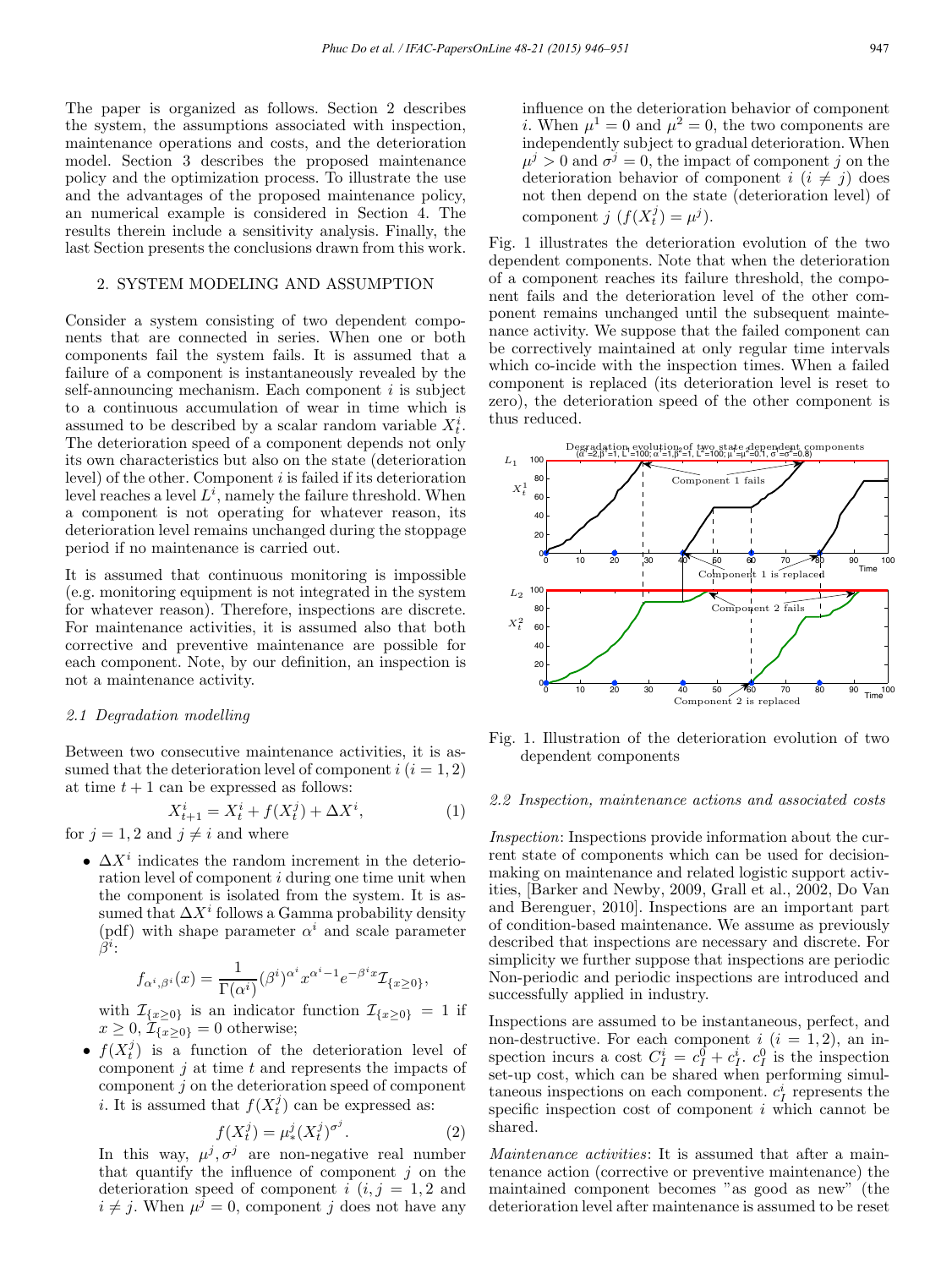to zero). All necessary maintenance resources (such as spare parts, maintenance tools, repairmen, etc.) to execute maintenance actions are always available at a planned inspection time. It is also supposed that maintenance actions are carried out at discrete times and the maintenance duration can be neglected.

For preventive maintenance actions, as shown in Nicolai and Dekker [2008], Do Van et al. [2013], Wildeman et al. [1997] the preventive maintenance cost for component  $i$ , denoted  $C_p^i$ , can be divided into two parts  $(C_p^i = c_p^0 + c_p^i)$ :

- a specific component cost  $c_p^i$ ;
- a preventive setup-cost, denoted  $c_p^0$ , that represents the preparation cost (or logistic cost) and can be shared when several preventive maintenance actions are performed together since execution of a group of maintenance actions requires usually only one set-up;

In the same manner, when performing a corrective maintenance action on component  $i$ , a corrective maintenance cost,  $C_c^i$ , is incurred:  $C_c^i = c_c^0 + c_c^i$  where  $c_c^0$   $(c_c^0 \geq c_p^0)$ and  $c_c^i$   $(c_c^i \geq c_p^i)$  represent the corrective set-up cost and the specific corrective cost for component i, respectively. In addition, if a failed component is not immediately maintained, an additional cost  $c_d$ , a so-called downtime cost rate, is incurred for each time unit.

### 3. MAINTENANCE POLICY

# 3.1 Description of the proposed maintenance policy

It is assumed that the two components of the system are inspected at regular time intervals with inter-inspection interval  $\Delta T$ . The inter-inspection interval  $\Delta T$  is a decision parameter to be optimized. At inspections, the condition (deterioration level) of each component is measured. More precisely, for each component  $i$   $(i = 1, 2)$ , the deterioration level at inspection times  $T_k = k \Delta T$  ( $k = 1, 2, ...$ ) is  $X^i_{T_k} = x^i_{T_k}.$ 

It is assumed also that a failure of a component is instantaneously revealed by the self-announcing mechanism. The maintenance policy is as follows:

- if component *i* fails between  $(T_{k-1}, T_k)$ , then it is replaced at time  $T_k$ ;
- if at time  $T_k$ , component i is still functioning, it is firstly inspected. Based on the inspection results, component is maintained or not at time  $T_k$  according to the preventive maintenance rules. Two kinds preventive maintenance rules, individual preventive maintenance and opportunistic preventive maintenance, are proposed.

Preventive maintenance at component level If the deterioration level of component  $i$   $(i = 1, 2)$  at time  $T_k$  is greater or equal to the fixed level  $m_p^i, x_{T_k}^i \geq m_p^i$ , a component is immediately replaced.  $m_p^i$ , called the presentive threshold level of component  $i$ , is a decision parameter to be optimized.

Opportunistic maintenance The main idea of the proposed opportunistic maintenance is to take advantage of the positive economic dependence between the two components. To this end, for each component  $i$ , an opportunistic threshold, denoted  $m_o^i$   $(0 < m_o^i \le m_p^i)$ , is introduced. The opportunistic maintenance decision rule is the following. If component j  $(j = 1, 2 \text{ and } j \neq i)$  is selected to be correctively or preventively maintained at time  $T_k$ , component i is preventively replaced together with component  $j$  if the deterioration level of component *i* is such that  $x_{T_k}^i \geq m_0^i$ . The latter implies that the system is renewed at time  $T_k$ . It is important to note that  $m_o^i$   $(i = 1, 2)$  are also decision parameters that must be optimized.

An illustration of the proposed maintenance policy is shown in Fig. 2.



Fig. 2. Illustration of the proposed maintenance policy

### 3.2 Optimization of the proposed maintenance policy

As mentioned above  $(\Delta T, m_p^1, m_o^2, m_p^2, m_o^2)$  are the decision parameters of the proposed maintenance policy. They must be optimized. For this purpose, a maintenance cost model is developed in this section. In fact, the longrun expected maintenance per unit of time including the unavailability cost is used and considered as the main criterion in order to find the optimal decision parameters  $\Delta T, m_p^1, m_o^1, m_p^2$  and  $m_o^2$ .

The long-run expected total cost per unit of time is defined as:

$$
C^{\infty}(\Delta T, m_p^1, m_o^1, m_p^2, m_o^2) = \lim_{t \to \infty} \frac{C^t(\Delta T, m_p^1, m_o^2, m_p^2, m_o^2)}{t - t_{down}},
$$
\n(3)

where  $C^{t}(\Delta T, m_{p}^{1}, m_{o}^{2}, m_{p}^{2}, m_{o}^{2})$  and  $t_{down}$  are respectively the cumulative total cost and the cumulative downtime of the system within the period  $(0 t]$ . According to the renewal theory Ross [1996], Eq. (3) can be rewritten as follows:

$$
C^{\infty}(\Delta T, m_p^1, m_o^2, m_p^2, m_o^2) = \frac{\mathbb{E}[C^{T_{re}}(\Delta T, m_p^1, m_o^2, m_p^2, m_o^2)]}{\mathbb{E}[T_{re} - T_{down}]} ,
$$
\n(4)

where  $\mathbb{E}[\cdot]$  is mathematical expectation and  $T_{re}$  is the length of the first life cycle of the system, i.e., all components of the system are replaced at time  $T_{re}$ .  $T_{down}$  represents the cumulative downtime within the first lifetime cycle. It is supposed that  $T_{re} = \Delta T.m$  (*m* is a positive integer), and so one gets: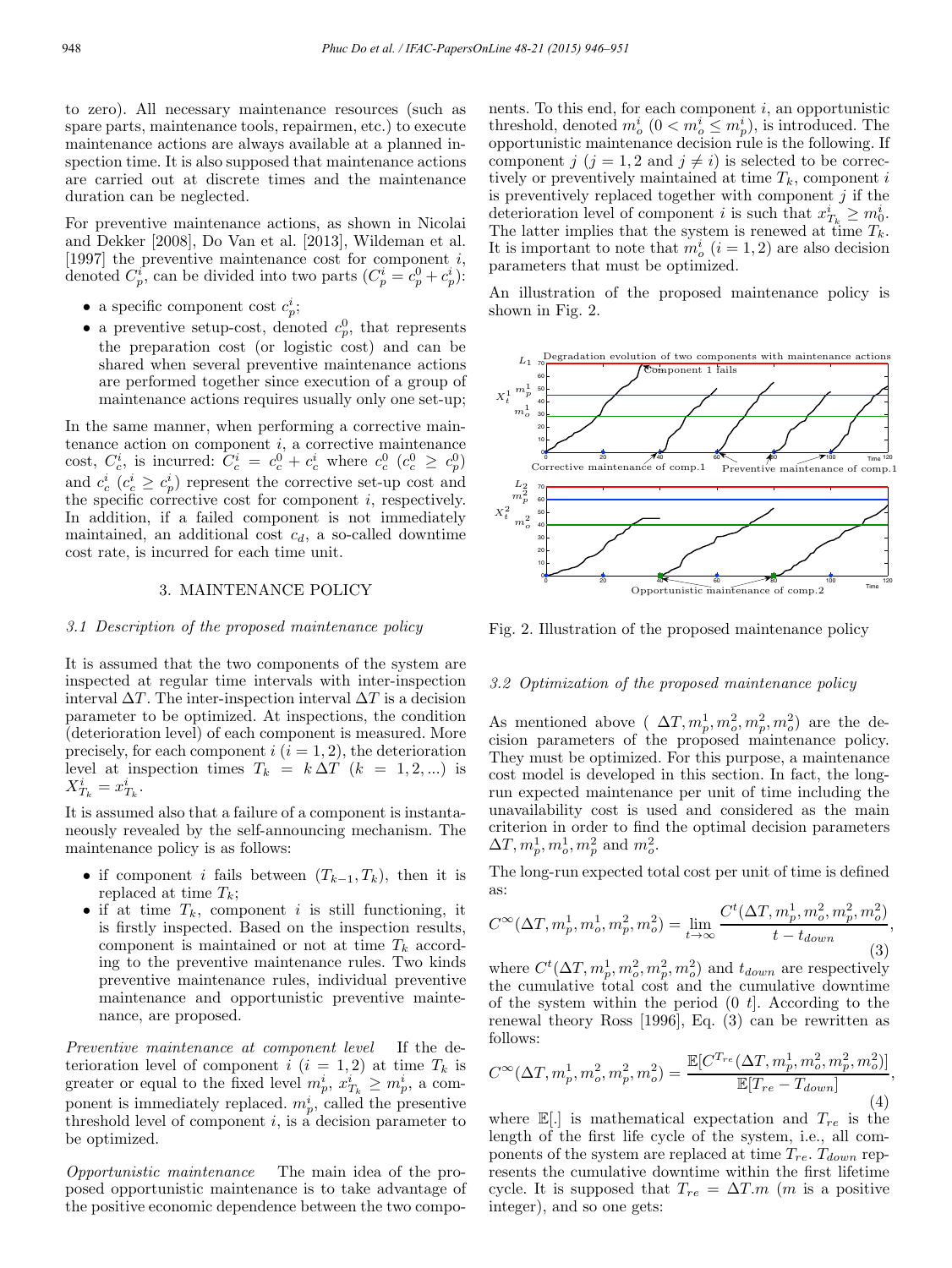$$
C^{T_{re}}(\Delta T, m_p^1, m_o^2, m_p^2, m_o^2)
$$
  
= 
$$
\frac{\sum_{k=1}^{m} (C_{ins}^k + C_{main}^k) + T_{down}C_d}{m \cdot \Delta T - T_{down}},
$$

where  $C_d$  is downtime cost of the system per time unit;  $C_{ins}^k, C_{main}^k$  are respectively the total inspection, maintenance cost at discrete time  $T_k$ . Furthermore,

- $C_{ins}^k = \sum_{i=1}^u c_i^i + \mathcal{I}_{\{u \ge 1\}} c_I^0$  with  $u (u = 0, 1, 2)$  being the number of components inspected at  $T_k$ ;
- $C_{main}^k = c_p^1 + c_p^2 + c_p^0$  if two components are preventively replaced;  $C_{main}^k = c_p^i + c_p^0$  if only component *i* is preventively replaced;  $C_{main}^k = c_p^i + c_c^j + c_c^0$  if component  $i$  is preventively maintained and component  $j$  $(j \neq i)$  is correctively replaced;  $C_{main}^k = c_c^i + c_c^0$  if only component *i* is correctively replaced and  $C_{main}^k = 0$ if no maintenance is performed at  $T_K$ .

The cost-rate presented in Equation (4) can be calculated, given  $\Delta T$ ,  $m_p^1, m_o^1, m_p^2, m_o^2$ , using Monte Carlo simulation. By varying the values of the decision parameters  $(\Delta T, m_p^1, m_o^1, m_p^2, m_o^2)$  and performing a crude search, the minimum cost rate can be identified. The optimal value of the decision parameters are obtained when the minimum cost rate is reached. i.e,

$$
C^{\infty}(\Delta T^*, m_p^{1*}, m_o^{1*}, m_p^{2*}, m_o^{2*}) =
$$
  
\n
$$
\min \{ C^{\infty}(.)\Delta T > 0, 0 < m_p^{1} \le L^1, 0 < m_o^{1} \le m_p^{1}, 0 < m_p^{2} \le L^2, 0 < m_o^{2} \le m_p^{2} \}.
$$
\n
$$
(5)
$$

#### 4. NUMERICAL EXAMPLE

The purpose of this section is to show how the proposed maintenance policy can be used in maintenance optimisation through an example whose characteristics are described in Section 2.

Consider a two-dependent component system with downtime cost rate  $c_d = 70$ , and setup costs  $c_l^0 = 2$ , and  $c_p^0 = c_c^0 = 10$ . Table 1 reports the data of deterioration behavior and maintenance costs (all costs are given in arbitrary units) associated with each individual component.

Table 1. Data of two-dependent component system.

| Component $i \alpha^i \beta^i \mu^i \sigma^i L^i c^i_L c^i$ |  |                        |  |  |
|-------------------------------------------------------------|--|------------------------|--|--|
|                                                             |  | 2 1 0.1 0.5 30 4 50 60 |  |  |
|                                                             |  | 1 0.1 0.5 30 4 60 70   |  |  |

### 4.1 Optimum maintenance policy

To evaluate the cost-rate, a very large number of simulation realizations are done. In order to find the optimal decision parameters  $(\Delta T, m_p^1, m_o^1, m_p^2, m_o^2)$ , the costrate  $C^{\infty}(\Delta T, m_p^1, m_o^1, m_p^2, m_o^2)$  is evaluated for different values of  $\Delta T$  ( $\Delta T > 0$ ),  $m_p^1$  ( $0 < m_p^1 \leq L^1$ ),  $m_o^1$ <br>
(0 <  $m_o^1 \leq m_p^1$ ),  $m_p^2$  (0 <  $m_p^2 \leq L^2$ ) and  $m_o^2$ <br>
(0 <  $m_o^2 \leq m_p^2$ ) using Equation (4). The optimum values of the decision parameters are  $\Delta T^* = 10$ ,  $m_p^{1*} = 7$ ,  $m_o^{1*} = 6$ ,  $m_p^{2*} = 18$  and  $m_o^{2*} = 16$  with the minimum cost rate  $C^{\infty}(\Delta T^*, m_p^{1*}, m_o^{1*}, m_p^{2*}, m_o^{2*})$  = 10.82. Fig. 3 shows the cost-rate for different values of the preventive maintenance thresholds  $m_p^1$  and  $m_p^1$ .



Fig. 3. Maintenance cost rate as a function of  $m_p^1$  and  $m_p^2$ with  $\Delta T = 10$ 

Fig. 4 shows the relationships between the cost-rate and the inter-inspection interval  $\Delta T$  when  $m_p^1 = 7$ ,  $m_o^1 = 6$ ,  $m_p^2 = 18$  and  $m_o^2 = 16$ .



Fig. 4. Maintenance cost rate as a function of  $\Delta T$  with  $m_p^1 = 7, m_o^1 = 6, m_p^2 = 18$  and  $m_o^2 = 16$ 

# 4.2 Sensitivity to setup cost

To analyze the impact of the proposed maintenance opportunity, the proposed maintenance policy and a variant, namely the same policy but without opportunity, are studied. This is carried out by considering different values of the maintenance setup cost  $c_m^0$   $(c_m^0 = c_p^0 = c_c^0)$ . The policy without opportunity can be easily obtained from the proposed policy by setting the preventive opportunity thresholds equal to the preventive thresholds, that is by setting  $m_o^1 = m_p^1$  and  $m_o^2 = m_p^1$ . For each value of  $c_m^0$  $(c_m^0)$  is varied from 0 to 40), the minimum cost-rate of the proposed policy and that of the policy without opportunity are determined. The obtained results are shown in Fig. 5.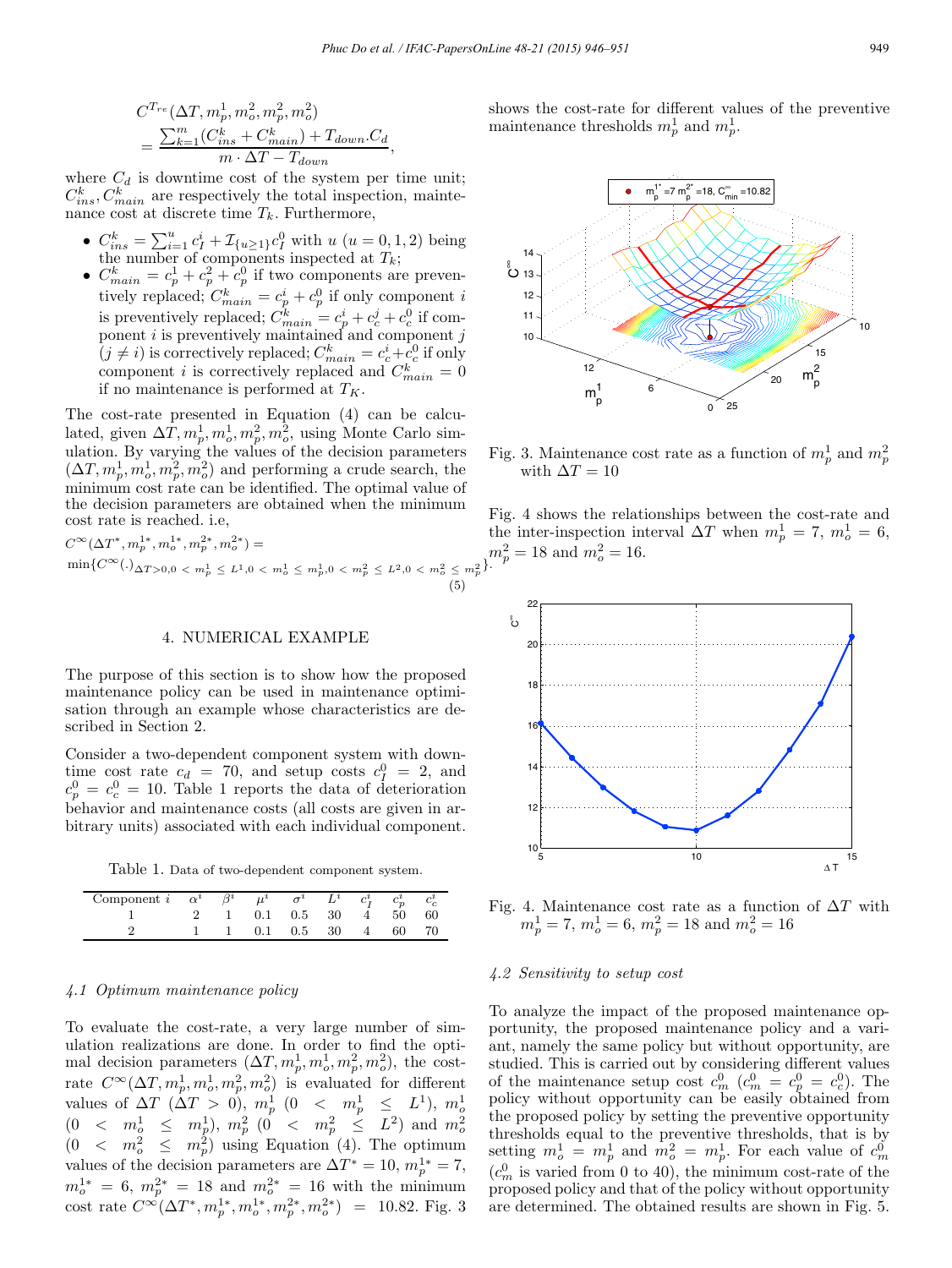

Fig. 5. Sensitivity analysis to the maintenance setup cost

The figure shows that the opportunity maintenance can significantly reduce the total maintenance cost when the setup cost is high. It is important to note that the policy without opportunity is simpler than the policy with opportunity since the number of decision parameters is fewer (three decision parameters instead of five).

# 4.3 Optimum maintenance policy without considering state dependence

To study the impact of state dependence between components on the optimum maintenance policy, it is assumed that the deterioration processes of the two components are described by two independent processes. This can be easily done by setting  $\mu^1 = 0, \mu^2 = 0$  in the proposed deterioration models presented in Equation (1). The proposed maintenance policy is then applied. In that way, we obtained the optimal decision parameters  $\Delta T^* = 12$ ,  $m_p^{1*} = 10, m_o^{1*} = 8, m_p^{2*} = 16$  and  $m_o^{2*} = 15$ . When compared the results obtained in Section 4.1, these optimal values are significantly different. This means that not considering the state dependence between two components can lead to a sub-optimum maintenance policy. In addition, if we apply these optimal decision parameters for the case considering the state dependence between components, the maintenance cost rate is then  $C^{\infty}(\Delta T^*, m_p^{1*}, m_o^{1*}, m_p^{2*}, m_o^{2*}) = 12.55$  which is significantly higher than the one obtained when the state dependence is considered in deterioration modeling ((12.55-  $10.82)/10.82$  $x100=16%$  higher). Of course, the difference depends on the "dependence degree" between the components.

#### 5. CONCLUSIONS

In this work, a condition-based maintenance policy for a two-dependent component system is proposed. State dependence, which implies that the deterioration speed of each component depends not only on its state but on the state of the other one, is modeled and integrated in a maintenance model. To select a component or components to be preventively maintained at each regular time interval, adaptive preventive maintenance and opportunistic maintenance rules are proposed. A cost model taking into account the economic dependence between components is developed to find the optimal value of decision parameters. The performance of the proposed policy is illustrated and

discussed through some numerical results for the twodeteriorating component system. The numerical results show that  $(i)$  the state dependence between components has a significant impact on the maintenance cost and therefore should be considered in deterioration modeling;  $(ii)$  the proposed policy with maintenance opportunity appears more efficient than the policy without opportunity.

Our future research work will focus on the development of (i) an analytical calculation of the cost-rate in order to to find quickly the maintenance decision parameters and (ii) the estimation of model parameters describing the state dependence among components. Furthermore, we hope to develop the proposed models for multi-component systems.

## REFERENCES

- F. Barbera, H. Schneider, and E. Watson. A condition based maintenance model for a two-unit series system. European Journal of Operational Research, 116:281–290, 1999.
- C.T. Barker and M.J. Newby. Optimal non-periodic inspection for a multivariate degradation model. Reliability Engineering and System Safety, 94:33–43, 2009.
- B. Casternier, A. Grall, and C. Berenguer. A conditionbased maintenance policy with non-periodic inspections for a two-unit series system. Reliability Engineering and System Safety, 87:109–120, 2005.
- P. Do Van and C. Berenguer. Condition based maintenance model for a production deteriorating system. In Conference on Control and Fault-Tolerant Systems (SysTol'10), 6-8 September 2010, Nice, France, 2010.
- P. Do Van, A. Barros, C. Berenguer, K. Bouvard, and F. Brissaud. Dynamic grouping maintenance strategy with time limited opportunities. Reliability Engineering and System Safety, 120:51–59, 2013.
- H.R. Golmakani and H. Moakedi. Periodic inspection optimization model for a two-component repairable system with failure interaction. Computers  $\mathcal C$  Industrial Engineering, 63:540–545, 2012.
- A. Grall, L. Dieulle, C. Bérenguer, and M. Roussignol. Continuous-time predictive-maintenance scheduling for a deteriorating system. IEEE Transactions On Reliability, 51:141–150, 2002.
- L Liu, M Yu, Y. Maa, and Y. Tu. Economic and economicstatistical designs of an x control chart for two-unit series systems with condition-based maintenance. European Journal of Operational Research, 226:491–499, 2013.
- R.P. Nicolai and R. Dekker. Optimal maintenance of multi-component systems: a review. Complex System Maintenance Handbook, London: Springer, pages 263– 286, 2008.
- S. Ross. Stochastic Processes. Wiley Series in Probability and Statistics. John Wiley and Sons, Inc., 1996.
- P. Scarf and M. Deara. Block replacement policies for a two-component system with failure dependence. Naval Research Logistics, 50:70–87, 2003.
- F.A. van der Duyn Schouten and S.G. Vanneste. Analysis and computation of( n, N)-strategies for maintenance of a two component system. European Journal of Operational Research, 48:260–274, 1990.